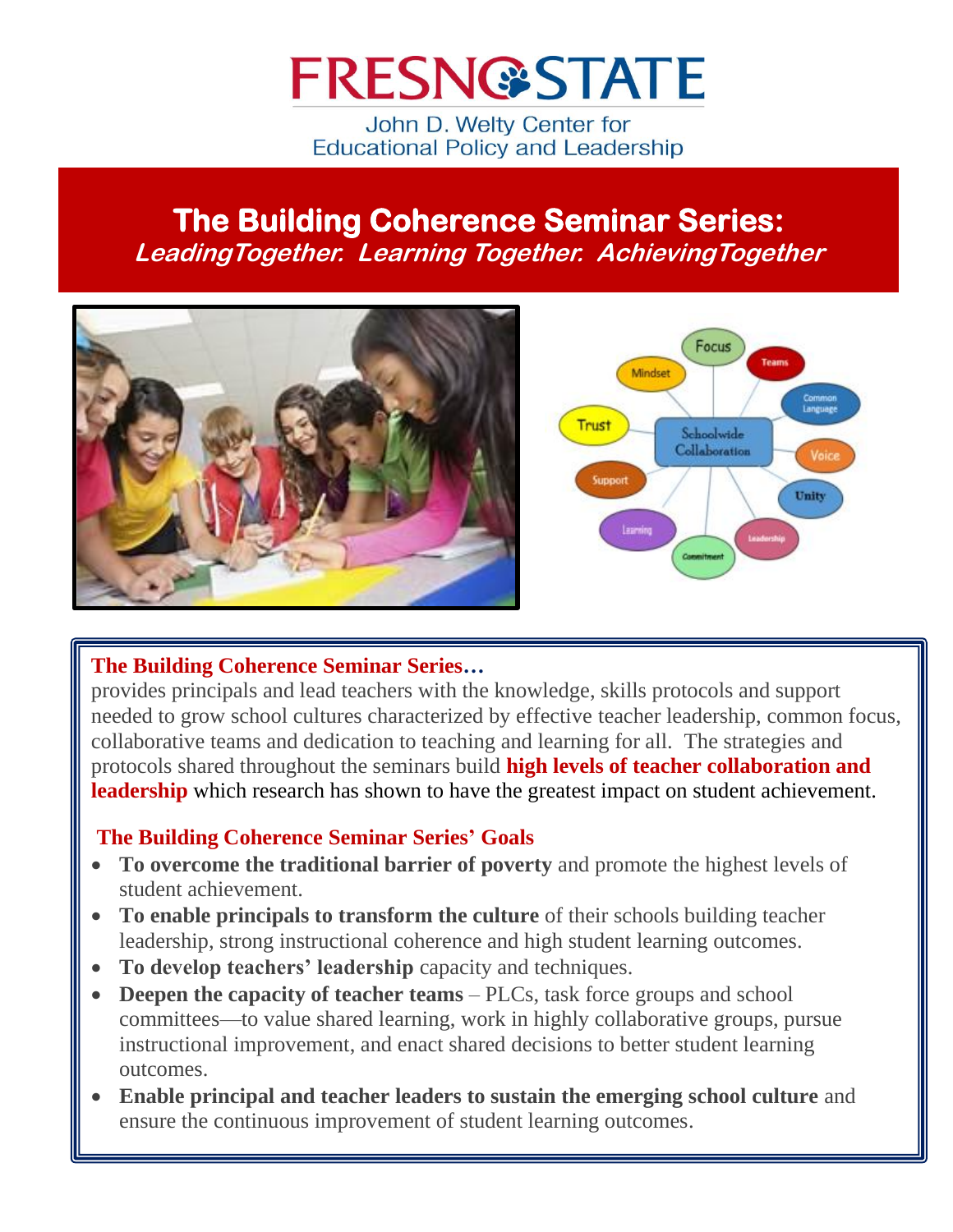

Improvement is a challenge of learning, not implementation. The Building Coherence Seminar Series focuses on a developmental approach, one that prioritizes creating the conditions for powerful teaching and learning over time.

## **Building Coherence Seminar Series: Year One**

## *Establishing Schoolwide Trust, Voice & Capacity*

In the first year of this three-year program, principals and teachers learn about the value and impact of highly collaborative school cultures, practice new ways of growing trust across the faculty, begin to have teachers assume leadership roles in faculty meetings and learn about each other's work style.

Each school's Leadership Team – the principal and a team of lead teachers - attend the seminars to learn about new concepts and practices. Following each session, the Leadership Team deepens their understanding with the help of a coach and presents the new concepts and practices to the faculty.

| <b>Orientation</b>   | Pre-Meetings for The Principals and Representative Lead Teachers                                                         |
|----------------------|--------------------------------------------------------------------------------------------------------------------------|
| <b>Session One</b>   | Building A School Culture of High Collaboration, Strong Teacher<br>Leadership, And A Singular Focus on Student Learning. |
| <b>Session Two</b>   | Establishing Trust and Voice for All Teachers.                                                                           |
| <b>Session Three</b> | Creating A Unifying Focus and "Learning for All" Mindset.                                                                |
| <b>Session Four</b>  | <b>How to Make Good Teams Great</b>                                                                                      |

We believe that learning to improve is critical to advancing equity and learning opportunities for all students.

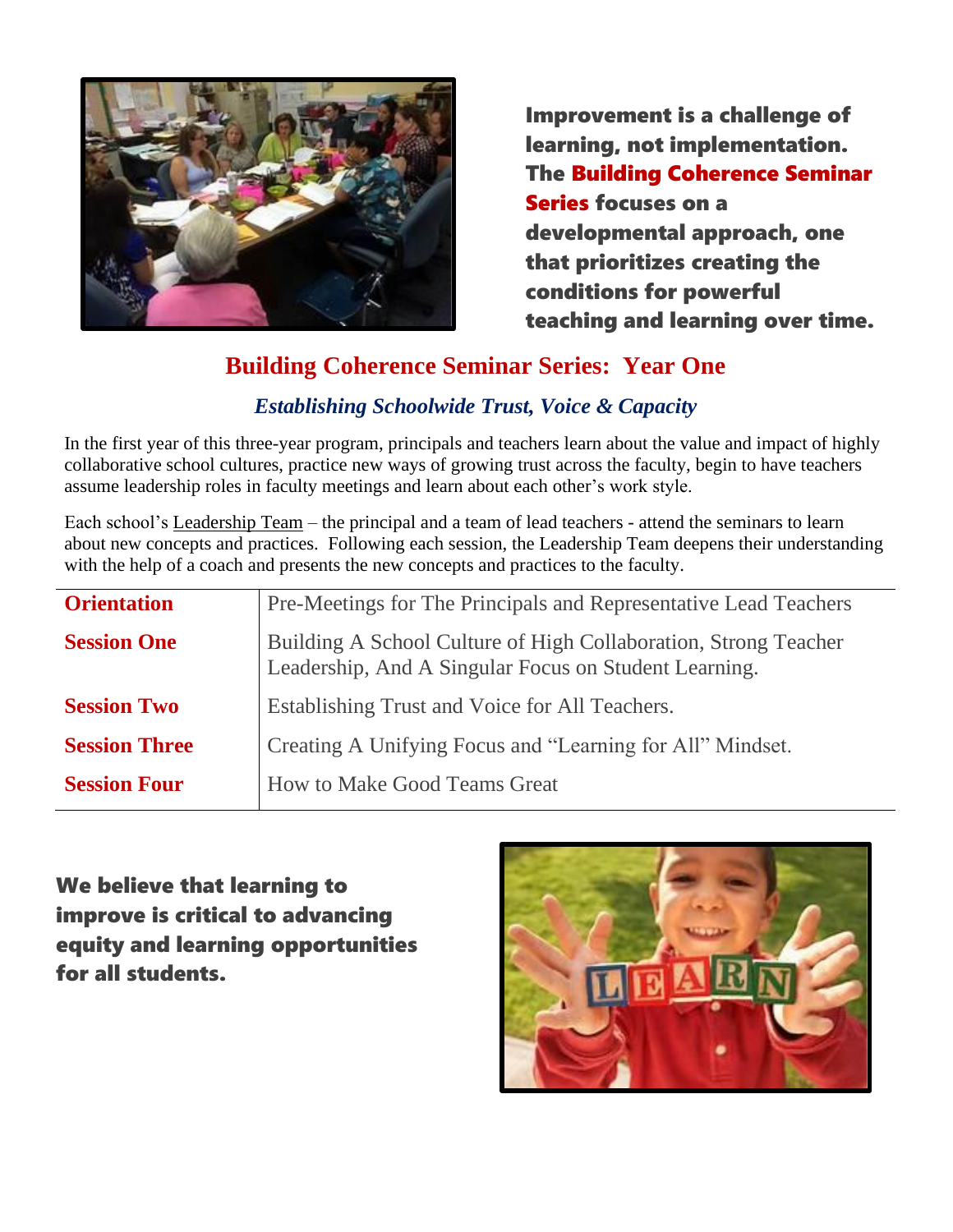## **Building Coherence Seminar Series: Year Two**

## *Developing Teacher Leadership & a Schoolwide Culture of Collaboration*

In the second year of this three-year program, principals take actions empowering teachers to take the lead in making instructional decisions. Teacher leaders have the skills and confidence to lead the development of strong collaboration, a guiding instructional focus, a common language or instruction and more effective professional learning communities.

Leadership Teams – the principal and a team of lead teachers continue to learn and adopt new ideas to be shared at faculty meetings by the lead teachers. The Leadership Team coach helps them plan the expansion of the work across the school.

| <b>Session Five</b>  | Uniting Schoolwide Efforts Around an Instructional Focus |
|----------------------|----------------------------------------------------------|
| <b>Session Six</b>   | Establishing a Common Language of Instruction            |
| <b>Session Seven</b> | Using Gap Analysis to Advance Our Work                   |
| <b>Session Eight</b> | How Teams Bring Rigor to the Classroom                   |
| <b>Session Nine</b>  | Assessing Our Coherence to Continue Our Journey          |



## **Building Coherence Seminar Series: Year Three**

## *Developing Teacher Leadership & a Schoolwide Culture of Collaboration*

In the third year, the principals and teachers have developed trust, voice and a common focus across all grade levels. Teachers rotate through formal and informal leadership roles. To deepen their collaboration the faculty engages in peer observations.

Leadership Teams – the principal and a team of lead teachers continue to refine new ideas to be shared at faculty meetings by lead teachers. The Leadership Team coach helps plan the expansion of the work across the school. Peer observation becomes an integral part of the school's instructional improvement strategy.

| <b>Session Ten</b>       | <b>Peer Observation Protocols</b>                          |
|--------------------------|------------------------------------------------------------|
| <b>Peer Observations</b> | On campus peer observation protocol: Three rounds per site |
| <b>Session Eleven</b>    | Deepening Collaboration                                    |
| <b>Session Twelve</b>    | <b>Sustaining Collaborative School Cultures</b>            |